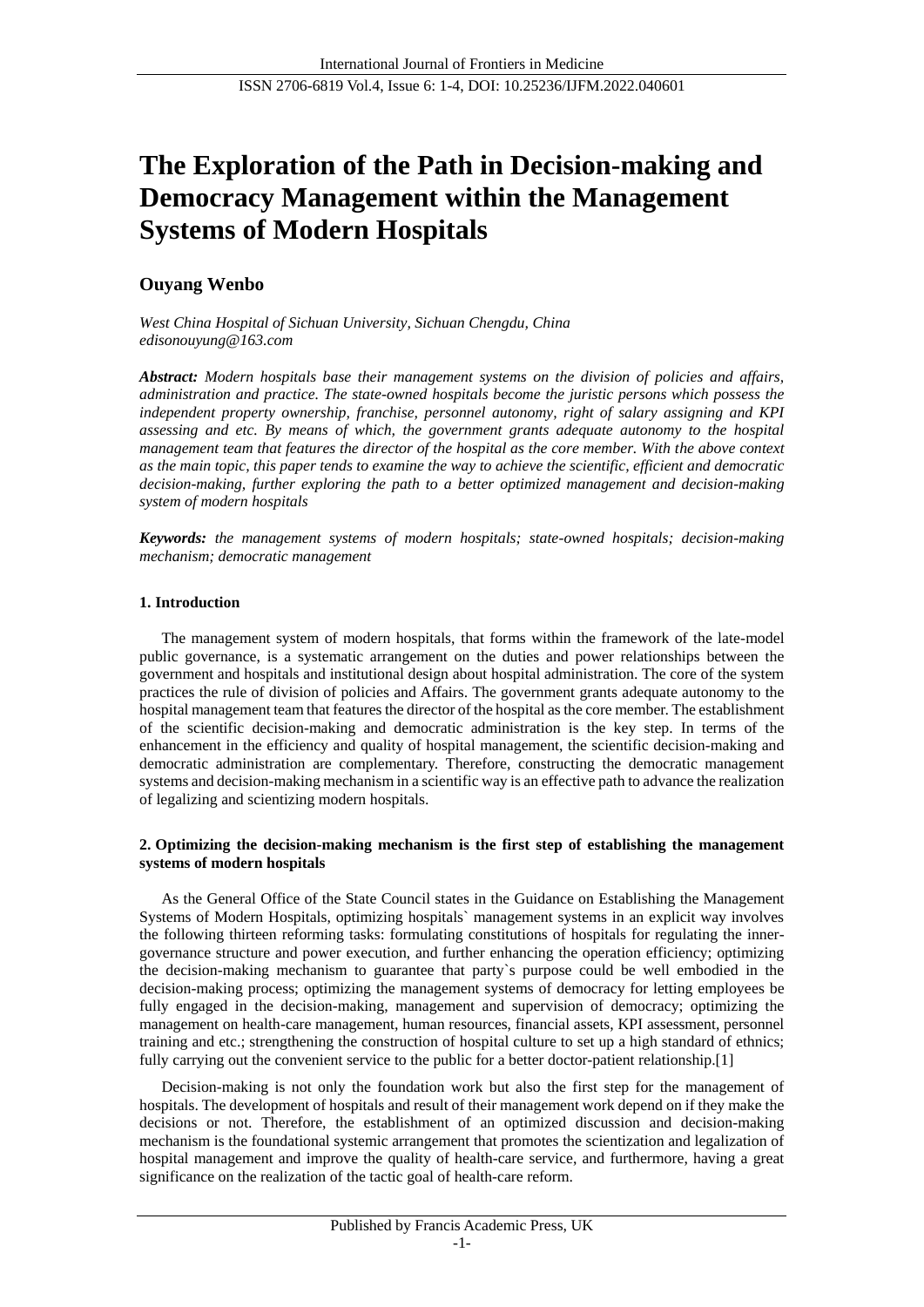# ISSN 2706-6819 Vol.4, Issue 6: 1-4, DOI: 10.25236/IJFM.2022.040601

The decision-making mechanism consists of three aspects: power structure, organization system and discussion rules. The power structure mainly refers to the configuration of the decision power, in other words, the relationship among the decision-making main bodies. The organization system mainly comprises the pivot decision-making mechanism, the participation structure, the communication mechanism and the supervision and obligation system. The discussion rule is based upon the programmatic rules of power structure and organization system, which is a highly operational behavior rules for the leadership. These three aspects support each other while complementing and restricting each other, becoming a complete system that leads to a more effective leadership. [2]

# **3. Establishing the scientific decision-making mechanism is an effective path to realize the process of making decision scientifically and democratically.**

The analysis of the decision-making mechanism of state-owned hospital embodies a general principle. The scientific establishment of the decision-making mechanism of state-owned hospitals consists of the following three aspects: first, the power structure of the decision-making refers to the relation between the decision-making entities; second, the organization system includes the resolution mechanism of the decision-making main body, coordination mechanism, decision-making information system, decisionmaking consulting system, decision-making accountability system and decision-making supervision system. Last, the rule of decision-making consciousness is made up of the organization system and decision-making power structure, with a good function building up behavior norms. With the abovementioned systems interacting and complementing each other, a complete decision-making mechanism has been established. [3]

The decision-making team of state-owned hospitals, in order to dramatically enhance the efficiency and quality of the decision-making, stimulates the realization of the creatively developing goal, scientifically arranges the system-related decision and non-system-related decision, interacts and communicates with other decision-making participants, finally coming up with the systematic arrangements concerning the distribution of decision-making power, decision-making operation process and decision-making operation rules, etc.

# **4. The optimization of the decision-making mechanism of state-owned hospitals within the management systems of modern hospitals**

## *4.1. Optimizing the principles that state-owned hospitals should follow*

First, hospitals must follow the leadership of the party. They should carry out the fundamental theory, route and strategy of the party, implementing the health-care work instruction, strengthening medicinehealth reforming plans and guaranteeing the correct path of hospital development. The party organization of the state-owned hospitals is the foundation for the overall management, which has to be fully influential in every aspect of hospital management.

Second, hospitals must be governed by the law. Hospitals should establish a mechanism of administering themselves by the law and stimulate the modernization of the inner governance of hospitals. Hospitals should, by the law, carry out their governance over personnel training, recruiting and KPI assessing.

Third, hospitals must stick with the principles of democratic centralism. Hospitals should adopt the governing method of combing the collective administering, division of responsibilities and hierarchical management. And they should also optimize the discussion rules and procedures, keeping on enhancing the level of the decision-making of scientificness, democracy and legality.

## *4.2. Defining the authority of the decision-making duties*

Within the management systems of modern hospitals, state-owned hospitals become the entities of legal persons, possessing independent property ownership, franchise, personnel autonomy, right of salary assigning and KPI assessing and etc. State-owned hospitals, with the combination of the relevant rules and the practical goals of their owns, should explicate the duties and authorities of the meeting bodies such as the party committee, the principal administration committee, and other academic societies. The party committee discusses and determines the development and reform, financial budget, innerorganizations set-up and important issues that concerns the security of the right of the medical staffs. The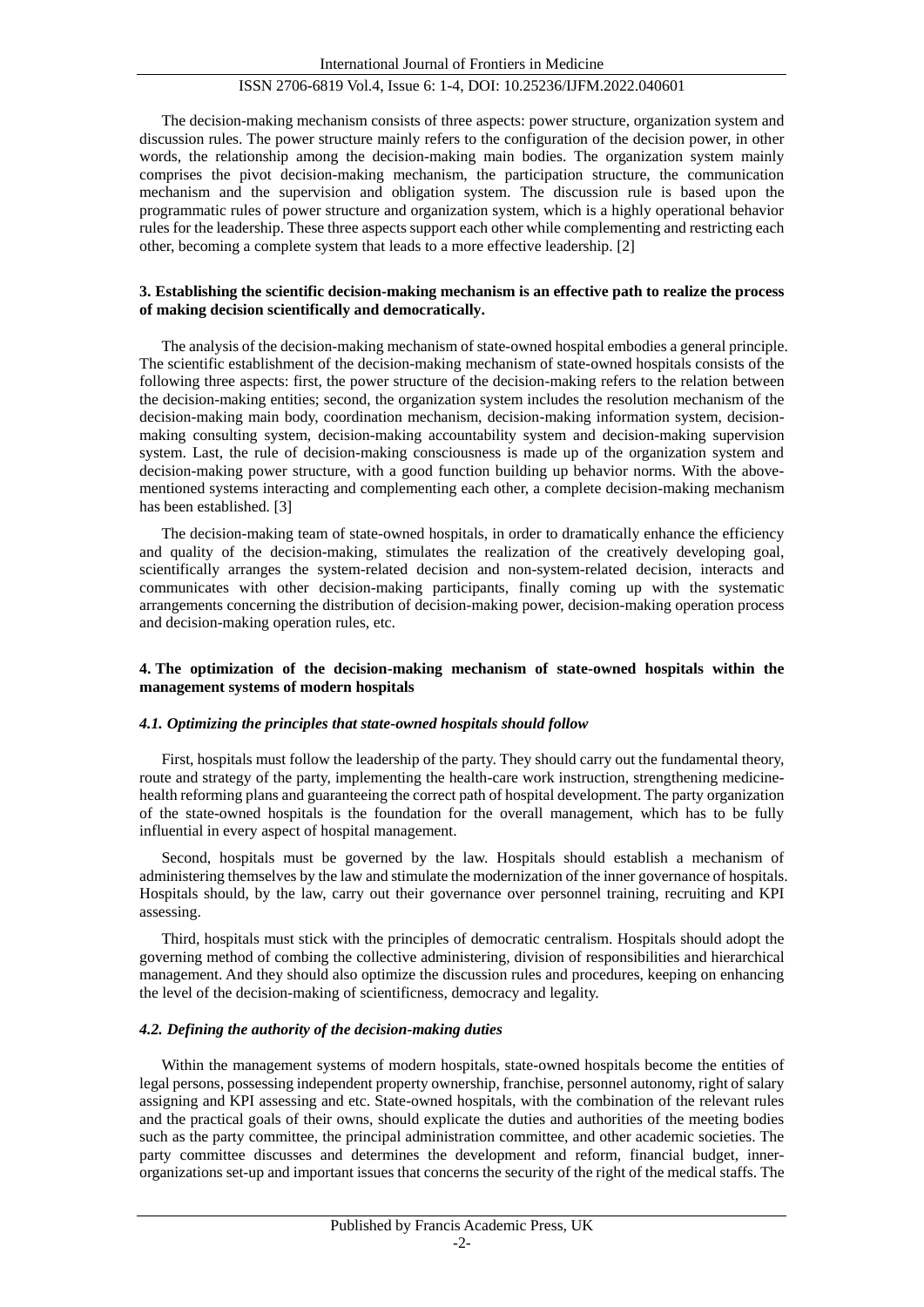# ISSN 2706-6819 Vol.4, Issue 6: 1-4, DOI: 10.25236/IJFM.2022.040601

principal administration committee is the decision-making body that takes charge of the administrative affairs and makes the decision. Those academic societies provides the consulting support and feasibility demonstration for the medical treatment quality control system and pharmacy administration.

The party committee discusses and determines the following matters: 1) the fundamental construction work of the party spirit and ethnics; 2) the examination of constitutions, the modification and abortion of important rules and the setting-up of majors and subjects; 3) the deliberation of significant reforming drafts and the arrangement of annual budget; 4) the recruitment of top-notch talents, the bonus stimulus of employees, the evaluation of titles and distribution of incomes.

The principal administration committee discusses and determines the following matters: 1) the proposal of significant projects and reforming drafts; 2) the plans of human affairs; 3) the key matters of medicine practice; 4) the training and continuing education of employees; 5) the setting-up of administrative management. [4]

#### *4.3. Optimizing the decision-making systems*

Scientifically establishing the discussion rules is the basic security for the execution of the democratic management as well as the effective basis which guarantees the scientificness and rationality of the decision-making process. The discussion rules are supposed to regulate and supervise each phase of the discussion process. In collective discussion part, the discussion rules are supposed to, in alignment with the principles of scientificness and democraticness, practice the scientific design so that they can guarantee the scientificness and rationality of the decision-making of state-owned hospitals.

Party committee meetings are held by the committee secretary while the principal administration committee meetings are held by the principal. Administrative matters of significance and professional business should be firstly discussed and passed by the principal administration committee meetings before they are finally determined by the party committee meetings. Hospitals should stick with the principles of making decision scientifically, democratically and legally, strictly kept away from the dictatorship on decision-making. Matters of great significance should be well discussed with and further agreed by both the committee secretory and principal before being handed to the meetings. [5]

## **4.4.** *Improving the decision-making supervision systems*

Hospitals ought to establish a better decision-making system, perfecting the supervision system and explicating the object and subject of the supervision as well as the content, procedure and mechanism of the supervision. They have to stick with the principle that the man who determines is the one who takes the responsibility. The unification of responsibility and power should be brought into the management system.

#### **5. The democratic management method of state-owned hospitals**

The democratic management theory was firstly brought up by McGregor, and has been proved effective in the practice. According to McGregor`s theory, state-owned hospitals should establish the employee representative committee in order to execute the right of the democratic management and set up the labor union to organize the employees to participate in the decision-making, management and supervision process.

# *5.1. Optimizing the management systems of democracy*

Hospitals should adhere to the principle that takes workers` congress as the core and emphasizes the importance of implementing workers` right of democracy and regulation of the working procedures. With the leading of the part organization, the workers` congress should be fully put in to effect, building up the platform for the employees to participate in the decision-making, management and supervision of democracy. The opinions of employees on matters of great significance should be sufficiently taken by the leaders, and furthermore, discussion should be held with the participation of employees. Hospitals should create a smooth channel for the management of democracy, set up the system for employees` opinions on significant matters and for information collecting so that employees` thoughts can be known in time and their demands can be responded accordingly.